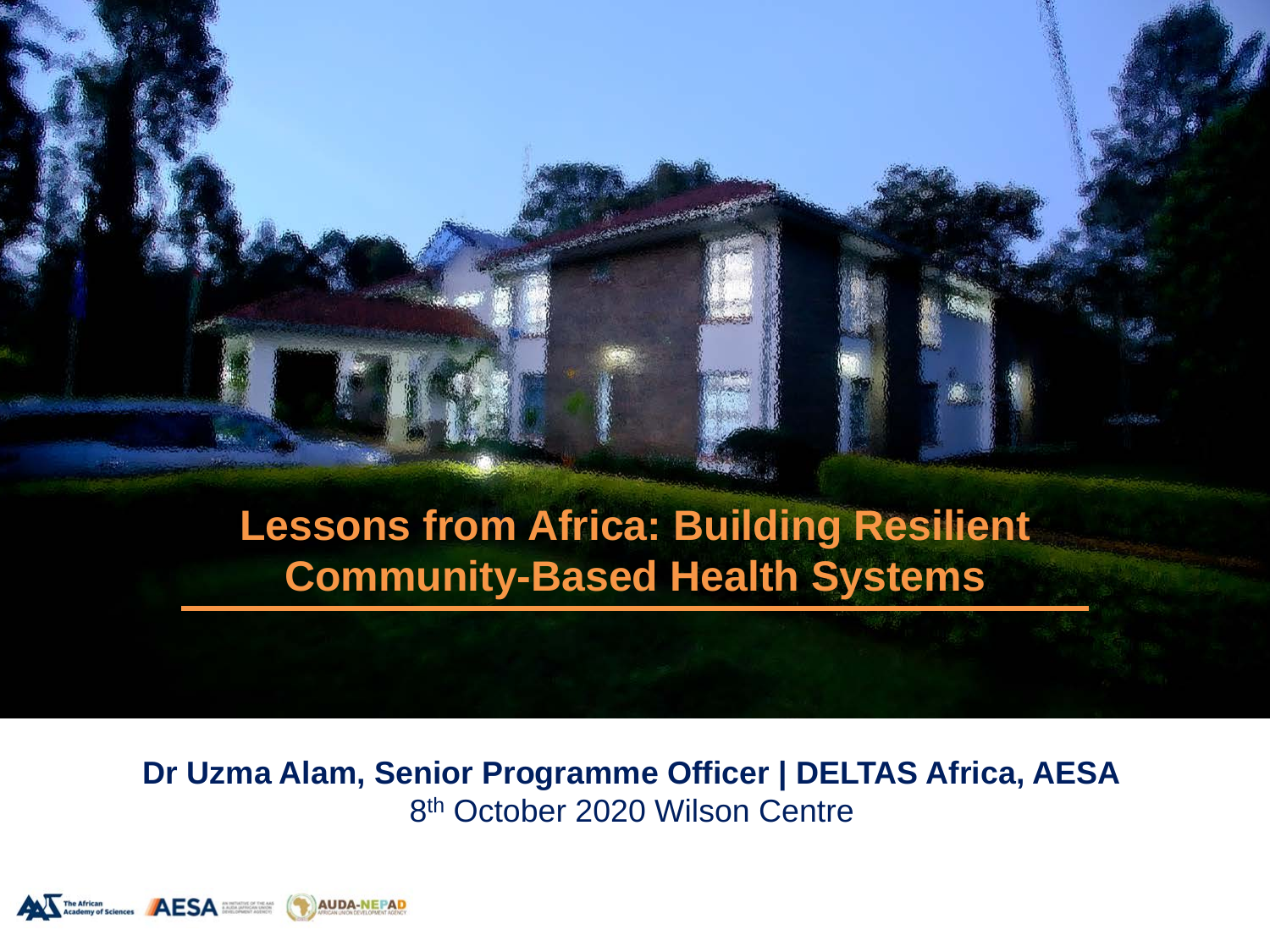#### **COVID-19: Accelerating and Mitigating Factors in Africa**





**burden**

**Informal food markets**

High disease **Extreme poverty High disease Extreme poverty** 

**Large informal settlements**



**Week health system**







**Rural-urban ratio**











AUDA-NEPAD

CAN UNION DEVELOPMENT AGENCY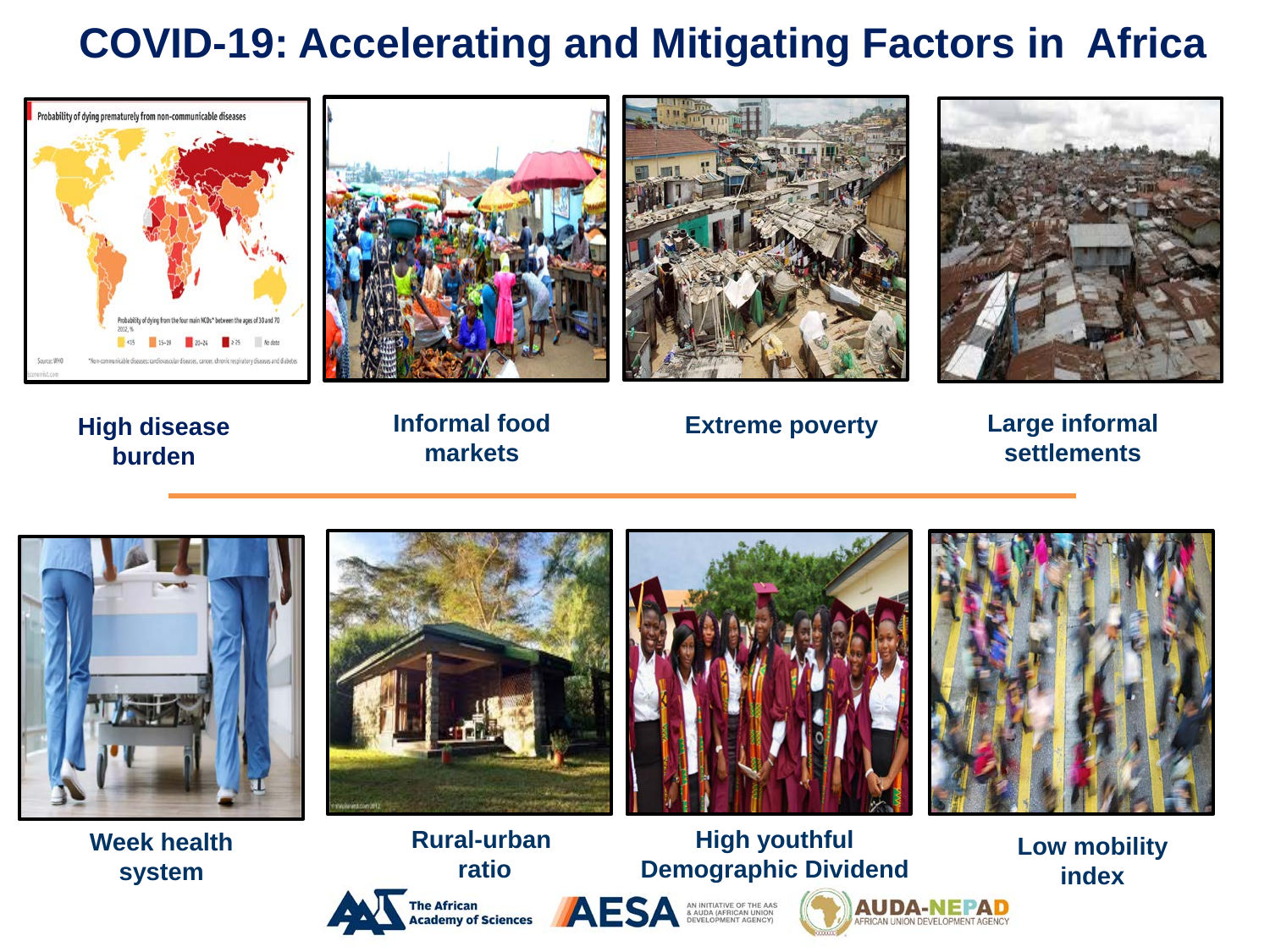## **Unfolding Across Africa Were another 69 Public Health Emergencies**





| <b>18 million displaced people</b> |
|------------------------------------|
|                                    |

|                       | Саэсэ | РАЧАНЫ |
|-----------------------|-------|--------|
| <b>Measles (CAR)</b>  | 5724  | 83     |
| <b>Measles (Chad)</b> | 5810  | 28     |
| Cholera (DRC)         | 2651  | 43     |
| Ebola (DRC)           | 3432  | 2253   |

**Cases Deaths** 



г

*<https://www.afro.who.int/>*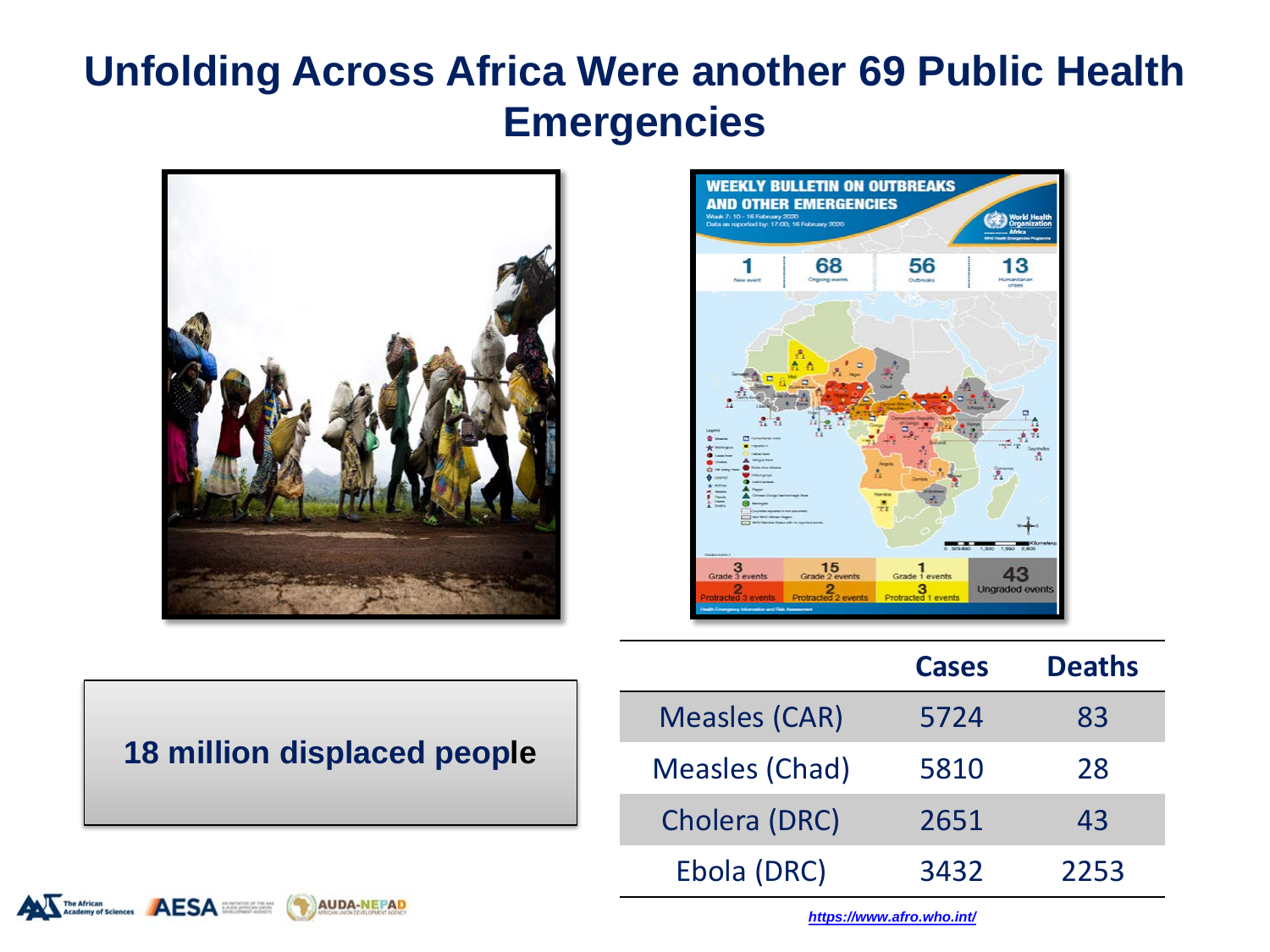#### **Research in Africa in the Context of COVID-19**

#### *Modelling COVID-19 in Africa*



Several models existed (US and Europe)

These are of little value to decision makers in Africa- missed the context

**Africa Data Initiative produced the first estimates for Africa**

The African<br>Academy of Sciences **AESA** 

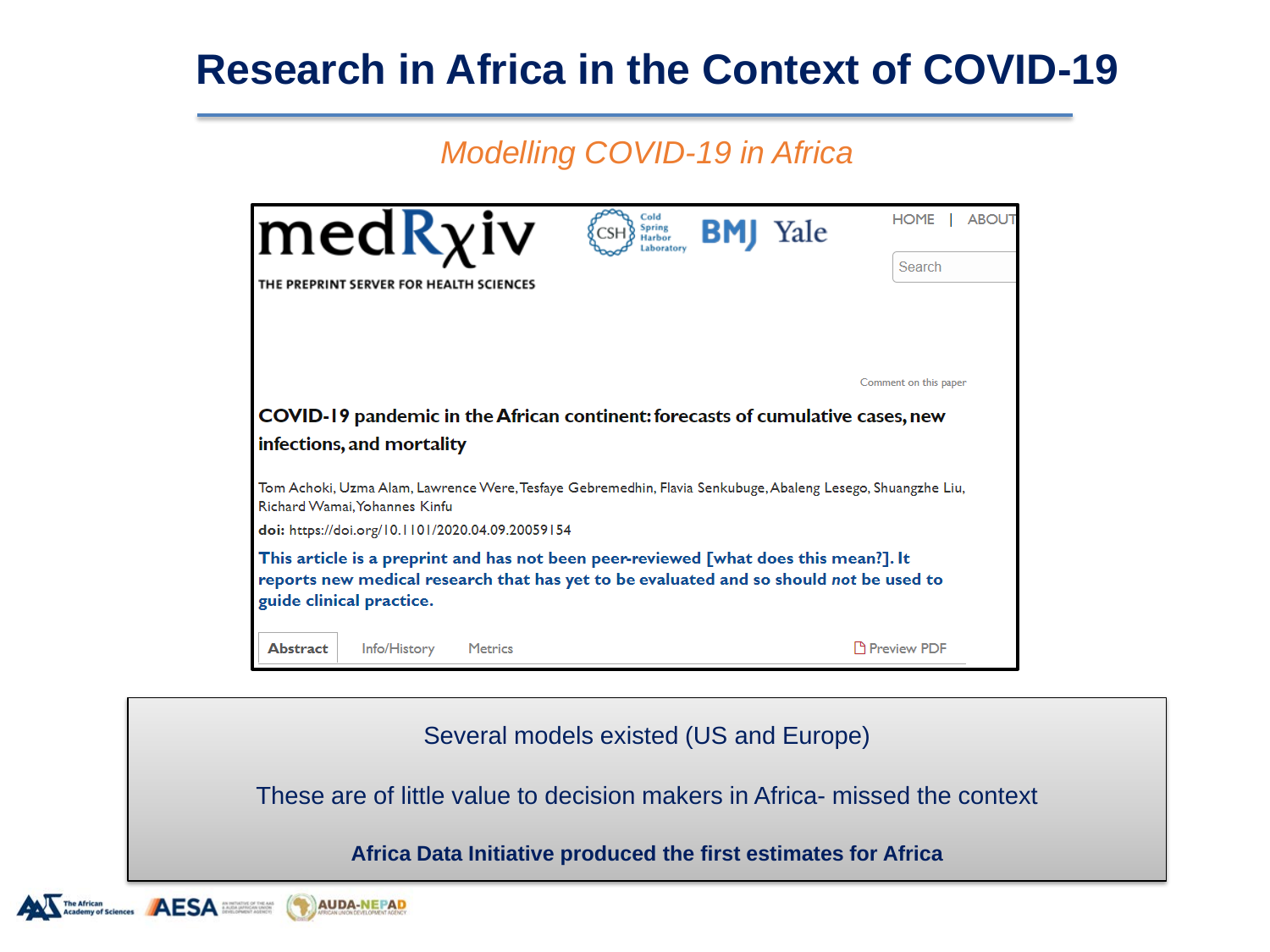## **A COVID-19 Contextualized Model Accounted for Realties**

*Understanding the epidemiological dynamics of COVID-19 within the local context is fundamental* 



- *C***onnectivity would be the main driver though Africa has a low mobility index**
- **Population level prevalence of COVID-19 will be low (< 1.5% )**
- **Under a very high infection scenario, infection rates are unlikely to reach more than a quarter of the continent's population**

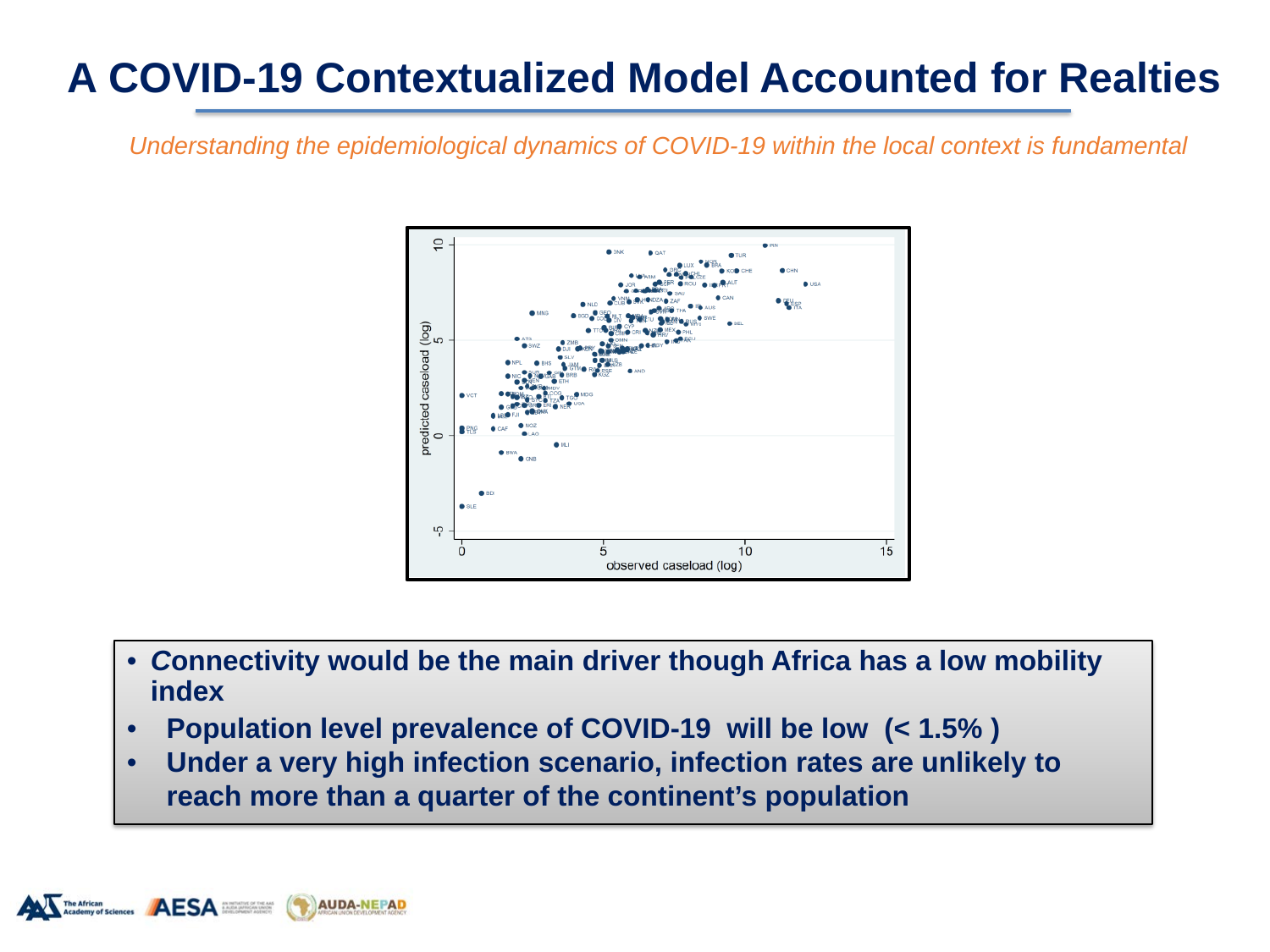## **Africa Balanced Interventions With The Need of Maintaining Livelihoods and Social Cohesion**



#### *Adapting physical distancing measures*

*Ref: AAS DFID Report – Rapid Review of Physical Distancing in Africa*

**AUDA-NEPAD** 

**AESA** 

The African<br>Academy of Sc

| <b>Physical distancing adaptations</b>                                                                                                                                                                                                                                                                                 | <b>Examples of Countries that</b><br>have implemented the<br>adaptation |
|------------------------------------------------------------------------------------------------------------------------------------------------------------------------------------------------------------------------------------------------------------------------------------------------------------------------|-------------------------------------------------------------------------|
| Imposing of dusk to dawn curfews or partial lockdowns rather than<br>full lock downs                                                                                                                                                                                                                                   | Kenya, Senegal                                                          |
| Staggered introduction of physical distancing measures                                                                                                                                                                                                                                                                 | Kenya, Senegal                                                          |
| Risk based movement restrictions rather than blanket restrictions<br>across the country. For instance, in Kenya, movement restrictions<br>have been imposed in transmission hotspots - Nairobi, and coastal<br>counties, and a residential neighbourhood in Nairobi and Mombasa,<br>rather than the entire country (2) | Kenya, Ghana, Nigeria                                                   |
| Keeping the informal economy operational - allowing food markets<br>and small-scale traders to operate with measures to reduce physical<br>distance such as reducing the number of traders and customers,<br>relocating traders to decongest markets, and hygiene                                                      | Kenya, South Africa                                                     |
| "Temporal distancing"(3) – opening markets on specific days and<br>times of the week, and closing them on other days and times. For<br>instance, in Nigeria, markets are open on specific days of the week,<br>and for a shorter time on the open days                                                                 | Nigeria                                                                 |
| Allowing public transport to operate with guidelines reduce carrying<br>capacity, space out seating, and hand hygiene                                                                                                                                                                                                  | Ghana, Nigeria, Kenya, Senegal                                          |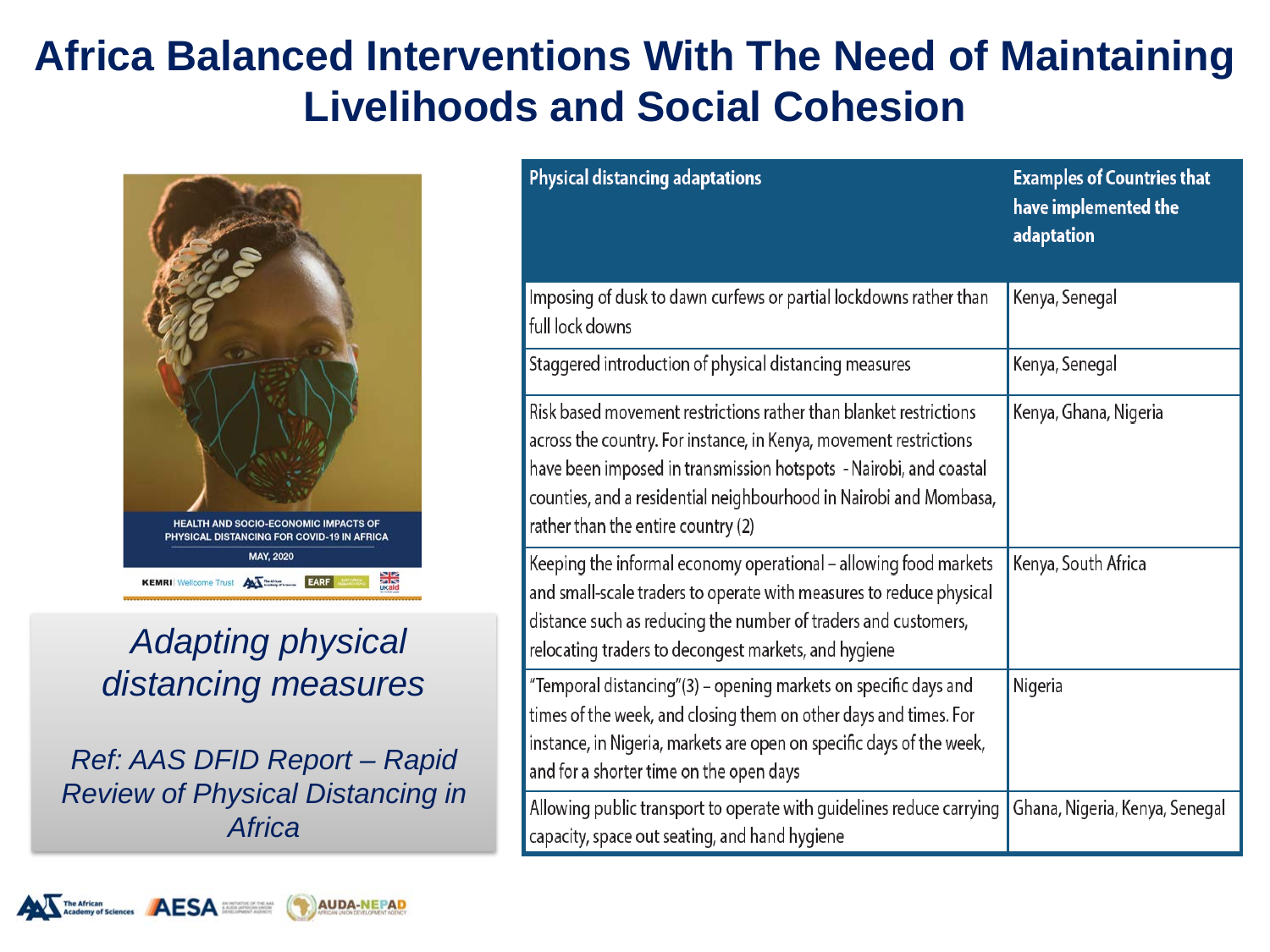# **How Has COVID-19 Changed Research in Africa**

#### *Epidemic preparedness and global health security*



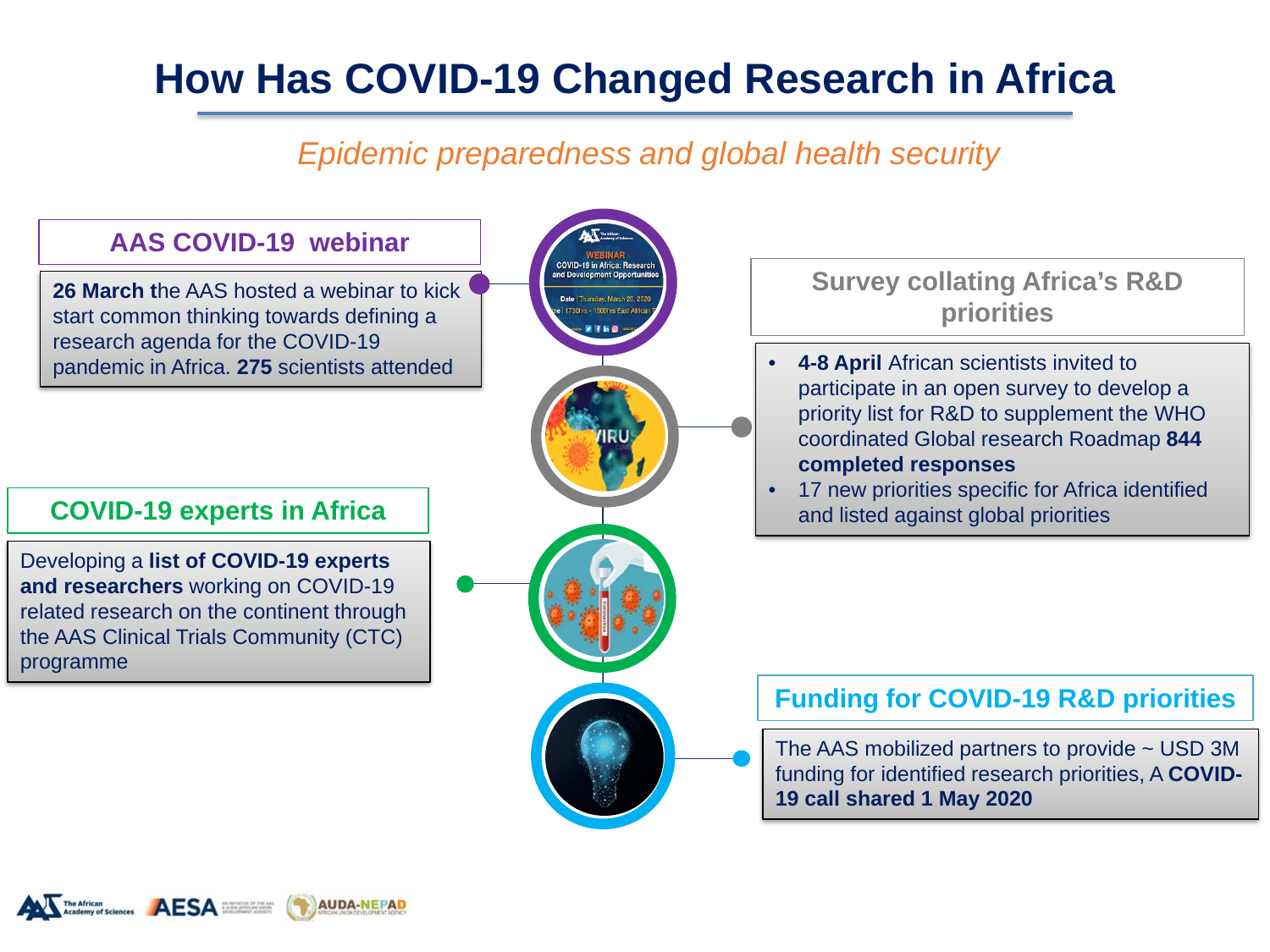### **Lessons From Africa in Building Resilient Health Systems**

*Data and communities make powerful partners* 

- Health systems need to be resilient, agile and equitable
- Current model of health care is broken
- Data complimented with local knowledge drives cost effective choices
- Community-driven initiatives need to be leveraged



**Investing in research and innovation** 

AESA

**AUDA-NEPAD** 

The African<br>Academy of Sciences



**Open access health data networks**



**Framework based on transparency and mutual accountability**